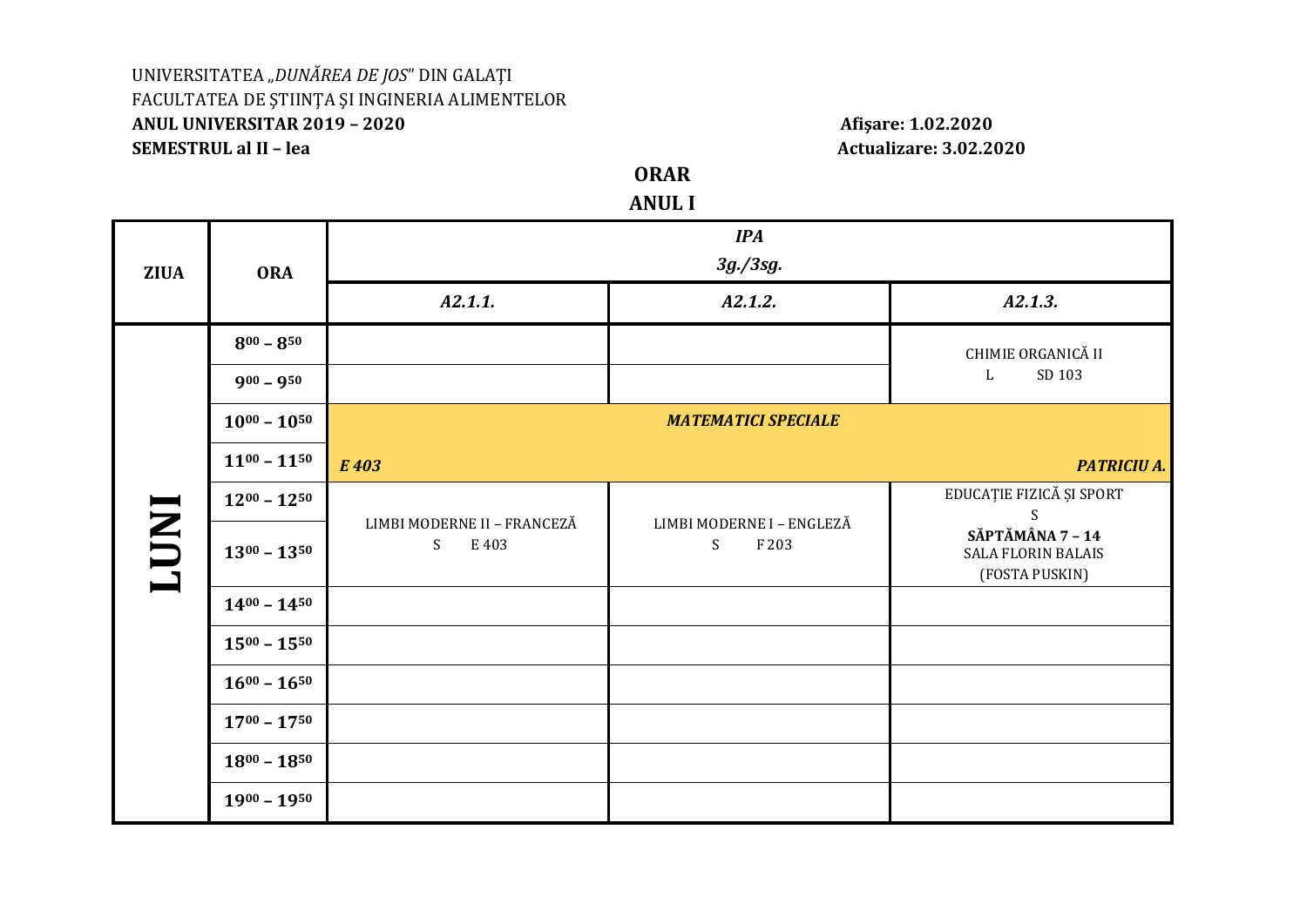| <b>ZIUA</b> | <b>ORA</b>          | <b>IPA</b><br>3g./3sg.                                          |                                                 |                                   |  |
|-------------|---------------------|-----------------------------------------------------------------|-------------------------------------------------|-----------------------------------|--|
|             |                     | A2.1.1.                                                         | A2.1.2.                                         | A2.1.3.                           |  |
|             | $8^{00} - 8^{50}$   | <b>CHIMIE ORGANICĂ II</b>                                       |                                                 |                                   |  |
|             | $900 - 950$         | SD 504                                                          |                                                 | <b>DINICĂ R.</b>                  |  |
|             | $10^{00} - 10^{50}$ | LIMBI MODERNE I - ENGLEZĂ                                       | CHIMIE ORDANICĂ II<br>$\boldsymbol{S}$<br>E 404 |                                   |  |
|             | $11^{00} - 11^{50}$ | S<br>F 203                                                      |                                                 | CHIMIE ORAGANICĂ II<br>S<br>E 404 |  |
|             | $12^{00} - 12^{50}$ | EDUCAȚIE FIZICĂ ȘI SPORT<br>S                                   |                                                 |                                   |  |
| MARȚI       | $13^{00} - 13^{50}$ | SĂPTĂMÂNA 7 - 14<br><b>SALA FLORIN BALAIS</b><br>(FOSTA PUSKIN) |                                                 |                                   |  |
|             | $14^{00} - 14^{50}$ | PEDAGOGIE I (FACULTATIV)                                        |                                                 |                                   |  |
|             | $15^{00} - 15^{50}$ | S<br>A 105                                                      |                                                 |                                   |  |
|             | $16^{00} - 16^{50}$ |                                                                 | <b>PEDAGOGIE I (FACULTATIV)</b>                 |                                   |  |
|             | $17^{00} - 17^{50}$ | A 105                                                           |                                                 | <b>ANGHELACHE V.</b>              |  |
|             | $18^{00} - 18^{50}$ |                                                                 |                                                 |                                   |  |
|             | $1900 - 1950$       |                                                                 |                                                 |                                   |  |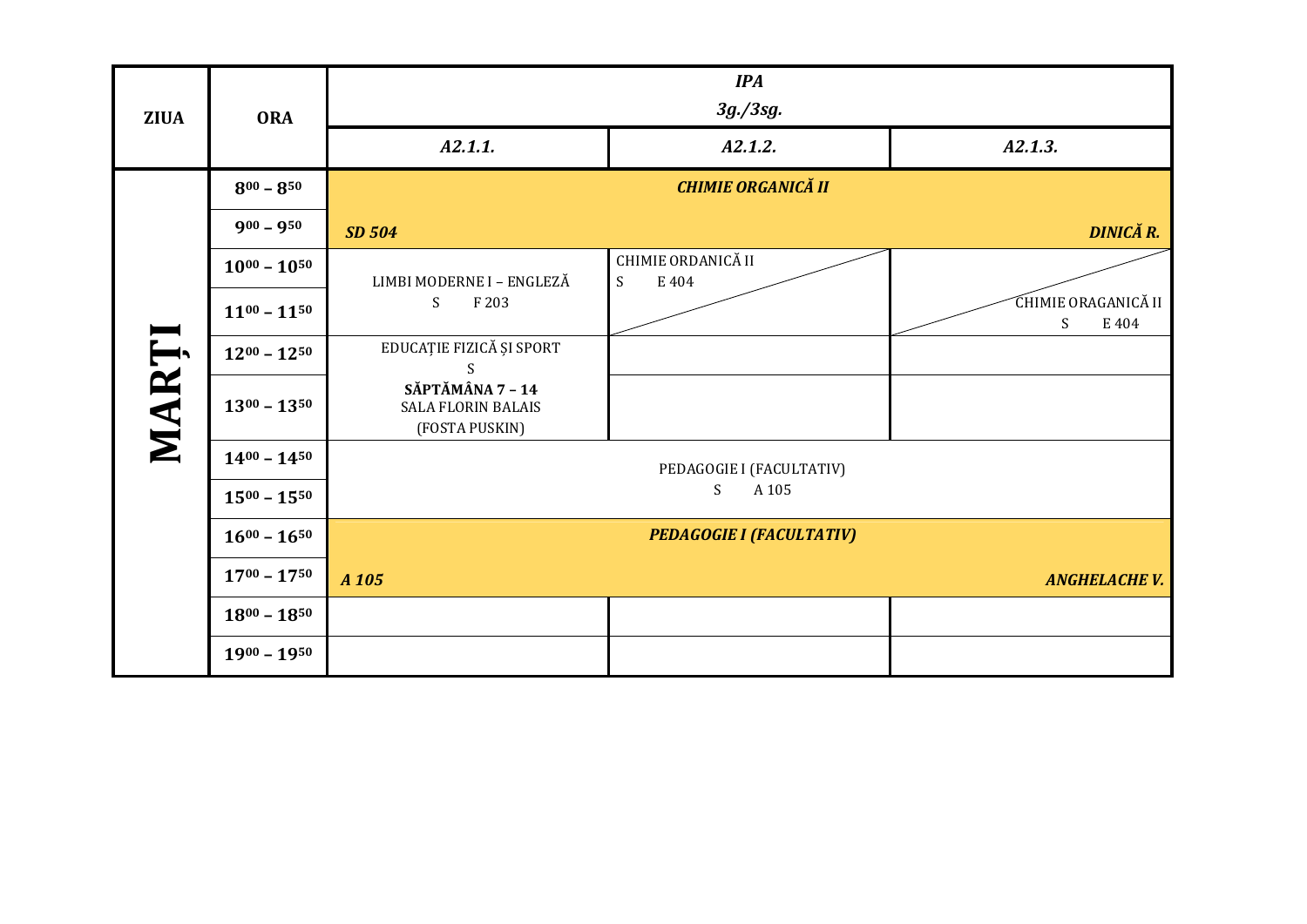| <b>ZIUA</b> | <b>ORA</b>          | <b>IPA</b><br>$3g$ ./3sg.         |                                                                 |                                               |  |
|-------------|---------------------|-----------------------------------|-----------------------------------------------------------------|-----------------------------------------------|--|
|             |                     | A2.1.1.                           | A2.1.2.                                                         | A2.1.3.                                       |  |
| MIERCURI    | $8^{00} - 8^{50}$   |                                   |                                                                 |                                               |  |
|             | $900 - 950$         |                                   |                                                                 |                                               |  |
|             | $10^{00} - 10^{50}$ |                                   | GRAFICĂ ASISTATĂ DE CALCULATOR                                  |                                               |  |
|             | $11^{00} - 11^{50}$ | AS 012                            |                                                                 | <b>PAPADATUC.</b>                             |  |
|             | $12^{00} - 12^{50}$ | CHIMIE ORGANICĂ II<br>SD 402<br>S | EDUCAȚIE FIZICĂ ȘI SPORT<br>S                                   |                                               |  |
|             | $13^{00} - 13^{50}$ |                                   | SĂPTĂMÂNA 7 - 14<br><b>SALA FLORIN BALAIS</b><br>(FOSTA PUSKIN) | GRAFICĂ ASISTATĂ DE CALCULATOR<br>AN 110<br>L |  |
|             | $14^{00} - 14^{50}$ | FIZICĂ<br>S<br>SB 107             |                                                                 |                                               |  |
|             | $15^{00} - 15^{50}$ |                                   | FIZICĂ<br>$\boldsymbol{\mathsf{S}}$<br>SB 107                   |                                               |  |
|             | $16^{00} - 16^{50}$ |                                   |                                                                 |                                               |  |
|             | $17^{00} - 17^{50}$ |                                   |                                                                 |                                               |  |
|             | $18^{00} - 18^{50}$ |                                   |                                                                 |                                               |  |
|             | $1900 - 1950$       |                                   |                                                                 |                                               |  |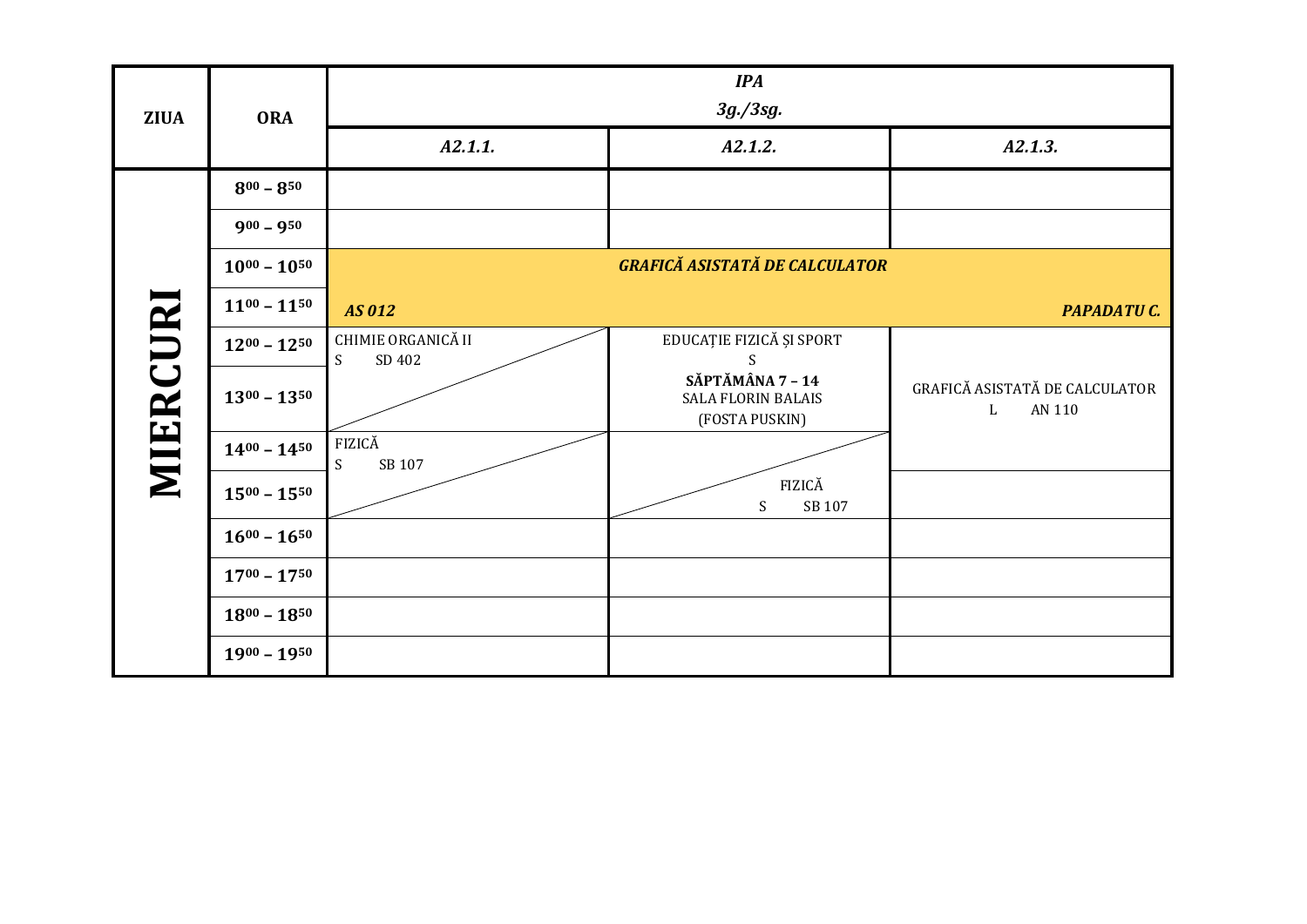| <b>ZIUA</b> | <b>ORA</b>          | <b>IPA</b><br>$3g$ ./3sg.                |                                   |                                           |
|-------------|---------------------|------------------------------------------|-----------------------------------|-------------------------------------------|
|             |                     | A2.1.1.                                  | A2.1.2.                           | A2.1.3.                                   |
| IOI         | $8^{00} - 8^{50}$   |                                          |                                   |                                           |
|             | $900 - 950$         |                                          | <b>FIZICĂ</b>                     |                                           |
|             | $10^{00} - 10^{50}$ |                                          |                                   |                                           |
|             | $11^{00} - 11^{50}$ | E 403                                    |                                   | DĂNILĂ E.                                 |
|             | $12^{00} - 12^{50}$ | FIZICĂ<br>SB 107<br>L                    | CHIMIE ORGANICĂ II<br>SD 103<br>L | LIMBI MODERNE II - FRANCEZĂ<br>S<br>F 203 |
|             | $13^{00} - 13^{50}$ |                                          |                                   |                                           |
|             | $14^{00} - 14^{50}$ | CHIMIE ORGANICĂ II<br>SD 103<br>$\Gamma$ | LIMBI MODERNE II - FRANCEZĂ       | LIMBI MODERNE I - ENGLEZĂ                 |
|             | $15^{00} - 15^{50}$ |                                          | S<br>F 203                        | S<br>E 404                                |
|             | $16^{00} - 16^{50}$ |                                          |                                   |                                           |
|             | $17^{00} - 17^{50}$ |                                          |                                   |                                           |
|             | $18^{00} - 18^{50}$ |                                          |                                   |                                           |
|             | $1900 - 1950$       |                                          |                                   |                                           |